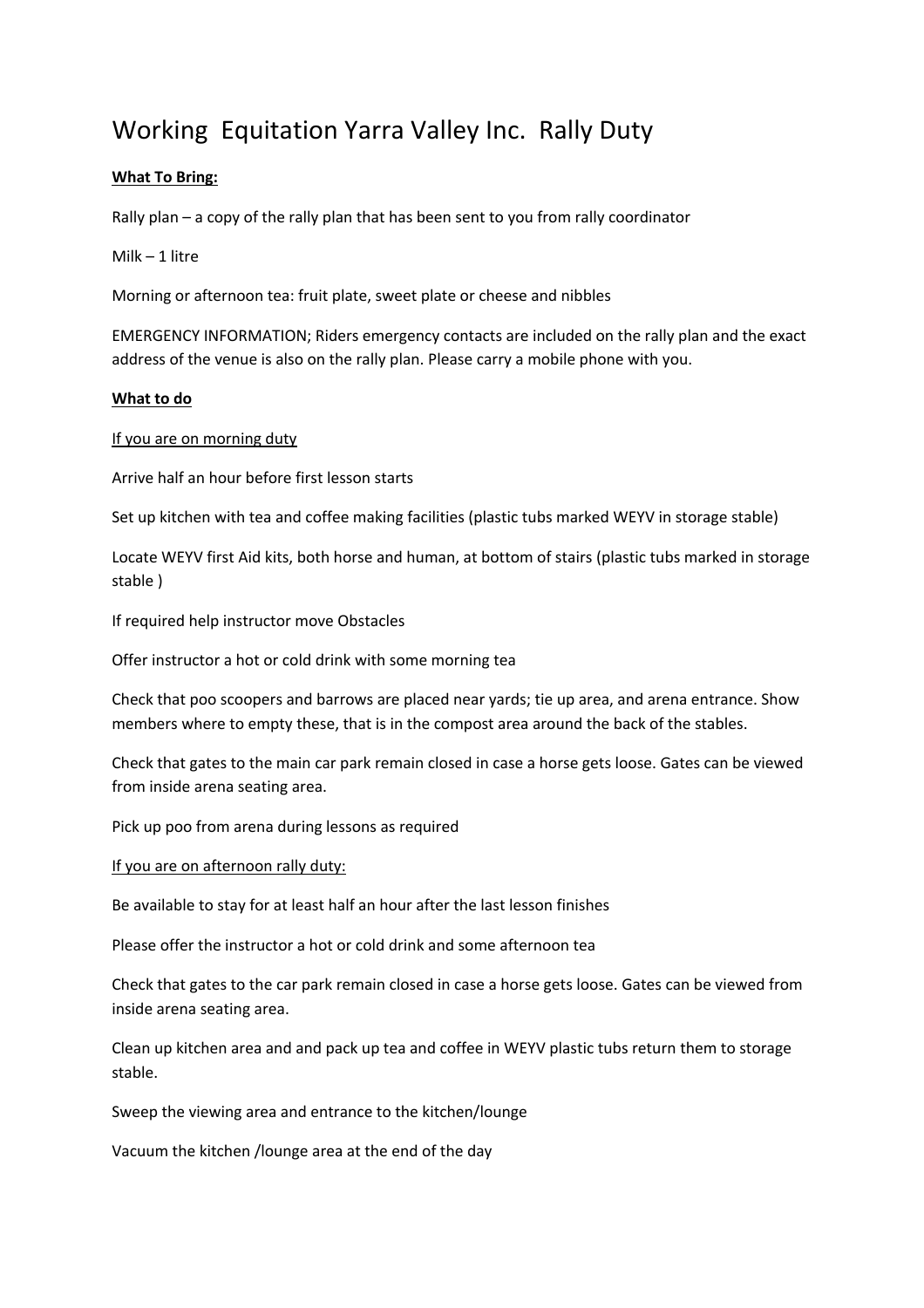Ensure all poo /hay is picked up and all barrows are emptied, some members may need reminding to clean their yards.

Ensure all areas in kitchen /lounge are left tidy and clean, empty kitchen rubbish bin, remove milk from fridge, lights off, nothing left behind.

NB: The obstacles, first aid kits and kitchen are usually set up the night before rally but you may need to help the instructor if they decide to move obstacles.

There will be two people on each rally duty and usually plenty of other people around to help especially at pack up time. If you are not sure about where things go or what to do just ask a committee member.